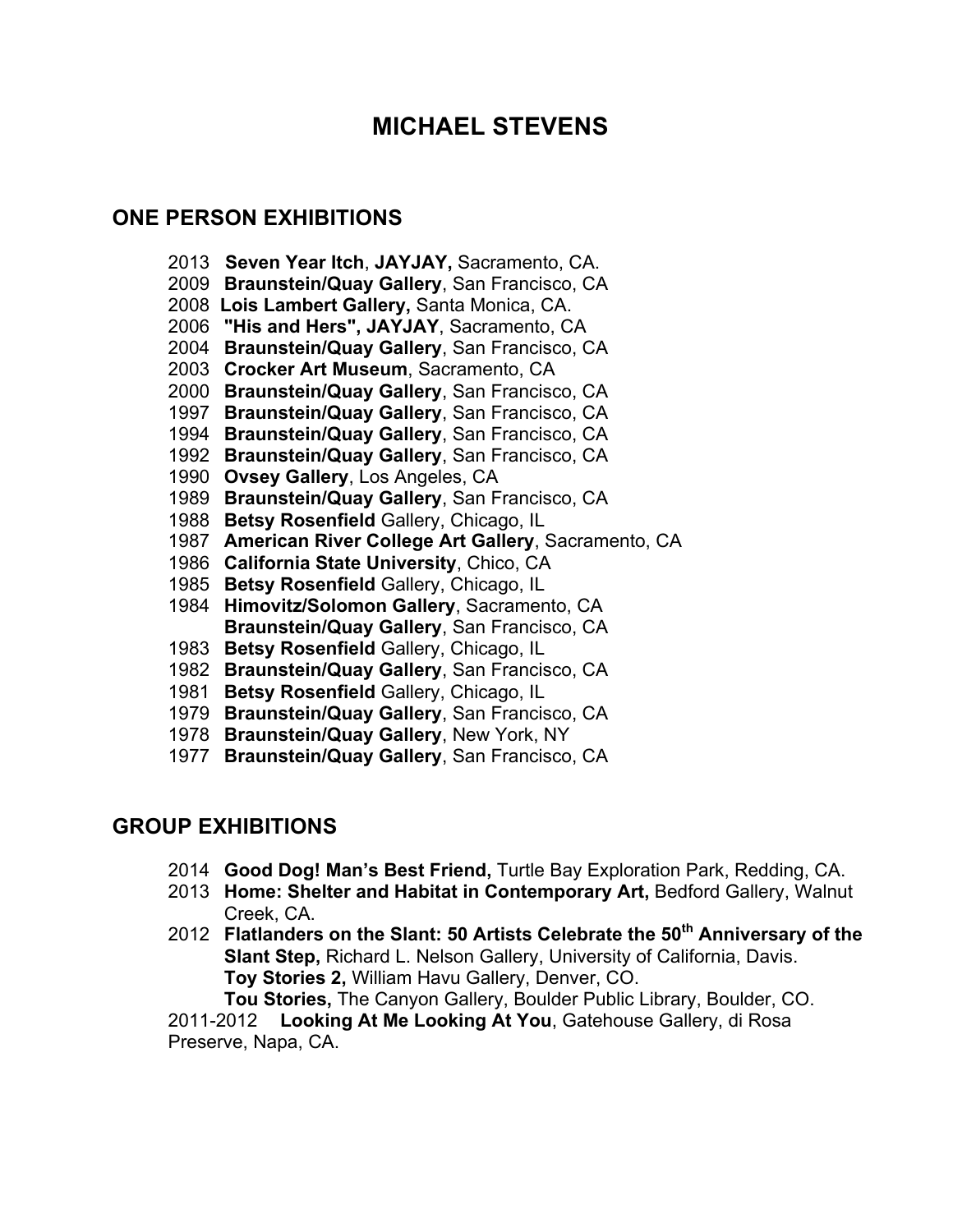- 2011 **Now and Then**, JAYJAY, Sacramento, CA **In The Studio, Public Artists in Their Private Spaces,** Sacramento International Airport-Terminal B. **Totems & Plates,** Blue Line Gallery, Roseville, CA
- 2010 **Flatlanders, A Regional Roundup**, Richard L. Nelson Gallery, University California, Davis, CA. **Tomorrow's Legacies: Gifts Celebrating the Next 125 Years,** Crocker Art Museum, Sacramento, CA. **Exquisite Corpse**, Archival Framing, Sacramento, CA
- 2005 **Art From Adeliza's Candy Store**, Folsom History Museum, Folsom, CA **Hidden in Plain Sight: Stellar Art From Area Collections**, Pence Gallery, Davis CA.
- 2003 **Revealing Influences**: Conversations with Bay Area Artists, Museum of Craft and Folk Art, San Francisco, CA
- 2002 **Visual Perspectives: 14 Years of the Virginia A. Groot Awards**, Groots Foundation Space and SOFA Chicago at Navy Pier, Chicago, IL **Nature Remains:** Off the preserve (di Rosa Collection) Napa, CA A Horse is a Horse, Solomon Dubnick Gallery, Sacramento, CA
- 2001 **Mr. & Mrs.,** Michael Stevens & Suzanne Adan, Else Gallery, California State University, Sacramento **Altares Nuevos**, Offerings by Contemporary Artists, Crocker Art Museum, Sacramento, CA **Toy with Us**, Palo Alto Center, Palo Alto, CA
- 2000 **Two Decades of Art at the John Natsoulas Gallery,** John Natsolas Gallery, Davis, CA **Cats and Dogs,** Jean Albano Gallery, Chicago, IL

**Trashformations: Recycled Materials in Contemporary American Art and Design.** The Metropolitan State College of Denver, Center for the Visual Arts, Denver, CO

1999 **Altered**: The Animal in Contemporary Art, The Museum of Art and History at The McPherson Center, Santa Cruz, CA

**Bob Arnesen and Friends**, John Natsoulas Gallery, Davis, CA **Group Exhibition**, b. Sakata garo, Sacramento, CA **The Figure,** The Fairfield Center Gallery, Fairfield, Ca

1998 **The Death and Desire Show**; Center for Contemporary Arts, Sacramento,  $CA$ 

**Self Expressions 1998**, Solomon Dubnick Gallery, Sacramento, CA **Sculptured Perspectives for the New Millennium**, The LEF Foundation, St. Helena, CA

**Mr. & Mrs.,** Michael Stevens and Suzanne Adan, San Joaquin Delta College, Stockton, CA

**Trashformations: Recycled Materials in Contemporary American Art and Design.** Knoxville Museum of Art, Knoxville, TN: Museum of Southwest,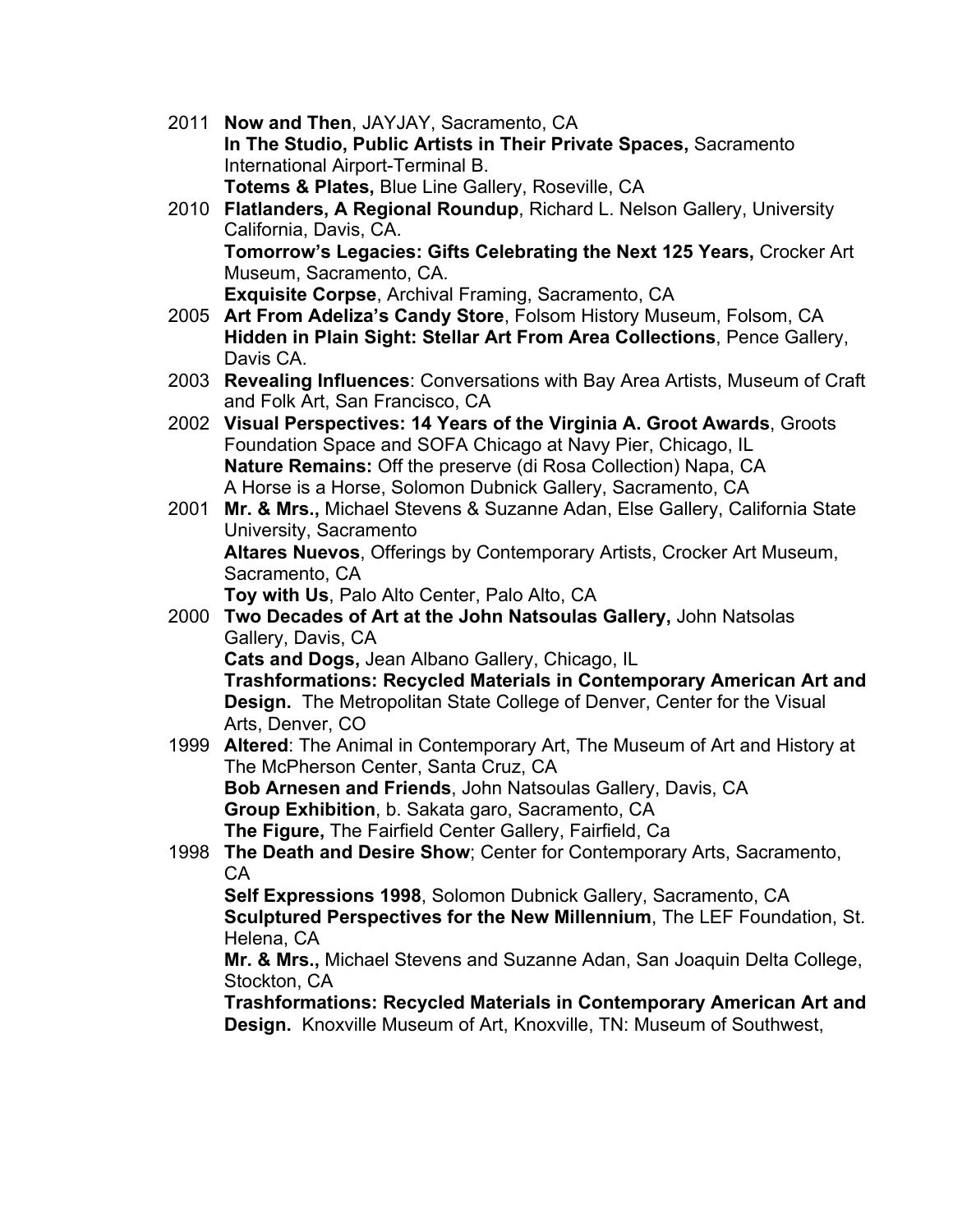Midland, TX: Currier Gallery of Art, Manchester, NH; Schneider Museum of Art, Southern Oregon University, Ashland, OR

1997 **CSUS/50**, Crocker Art Museum, Sacramento, CA **Eighth Annual All Creatures Great and Small Exhibition**, John Natsoulas Gallery, Davis, CA **For Funk's Sake**, John Natsoulas Gallery, Davis, CA **Hello, Again**, A New Wave of Recycled Art and Design, Oakland Museum, Oakland, CA **Trashformations: Recycled Materials in Contemporary American Art and Design.** Whatcom Museum of History and Art, Bellingham, WA Heat, Braunstein/Quay Gallery, San Francisco, CA 1996 **Surface/The Illusion**, Sierra College Library Gallery, Rocklin, CA Seventh Annual All Creatures Great and Small Exhibition, John Natsoulas Gallery, Davis, CA **Mr. & Mrs.,** Michael Stevens and Suzanne Adan, American River College Art Gallery, Sacramento, CA 1995 **National Objects Invitational**, The Arkansas Arts Center, Little Rock, AR. Gun, Michael Himovitz Gallery, Sacramento, CA 1994 **Building a Collection: A decade of Gifts**, Crocker Art Museum, Sacramento, CA. **Summer Sculpture Show**, Braunstein/Quay Gallery, San Francisco, CA **The Art of Collecting**: **The Artist as a Collector**, Memorial Union gallery, University of California, Davis. **Here and Now**, **Bay Area Masterworks from the di Rosa Collection**, Great Hall High Bay, Oakland Museum, Oakland, CA. **Dogs**, Bolinas Museum, Point Reves Station, CA. **Braunstien/Quay Gallery Artists***,* Shasta College Art Gallery, Redding, CA. **The Michael Himovitz Gallery**, Crocker Art Museum , Sacramento, CA. 1993 **Mr. & Mrs.: New Works by Michael Stevens & Suzanne Adan,** Michael Himovitz Gallery, Sacramento, CA. 1992 **Michael Stevens & Suzanne Adan***,* Lincoln Arts, Lincoln, CA. **All Creatures Great and Small Exhibition**, John Natsoulas Gallery, Davis, CA. **From the Studio: Recent Paintings and Sculptures by 20 California Artists,** Oakland Museum, Oakland, CA.

**Discovery! Contemporary California Narratives**, American Cultural Center, Brussels, Belgium and Himovitz/Miller Gallery, Pavilions, Sacramento, CA.

- 1991 **A Tribute Exhibition Works on Paper and Sculpture by Crocker Kingsley Artists**, Crocker Art Museum, Sacramento, CA. **All Creatures Great and Small Exhibition,** John Natsoulas Gallery, Davis, CA.
- 1990 **California Electrics,** Illinois Union Art Gallery, University of Illinois, Urbana-Champagne. IL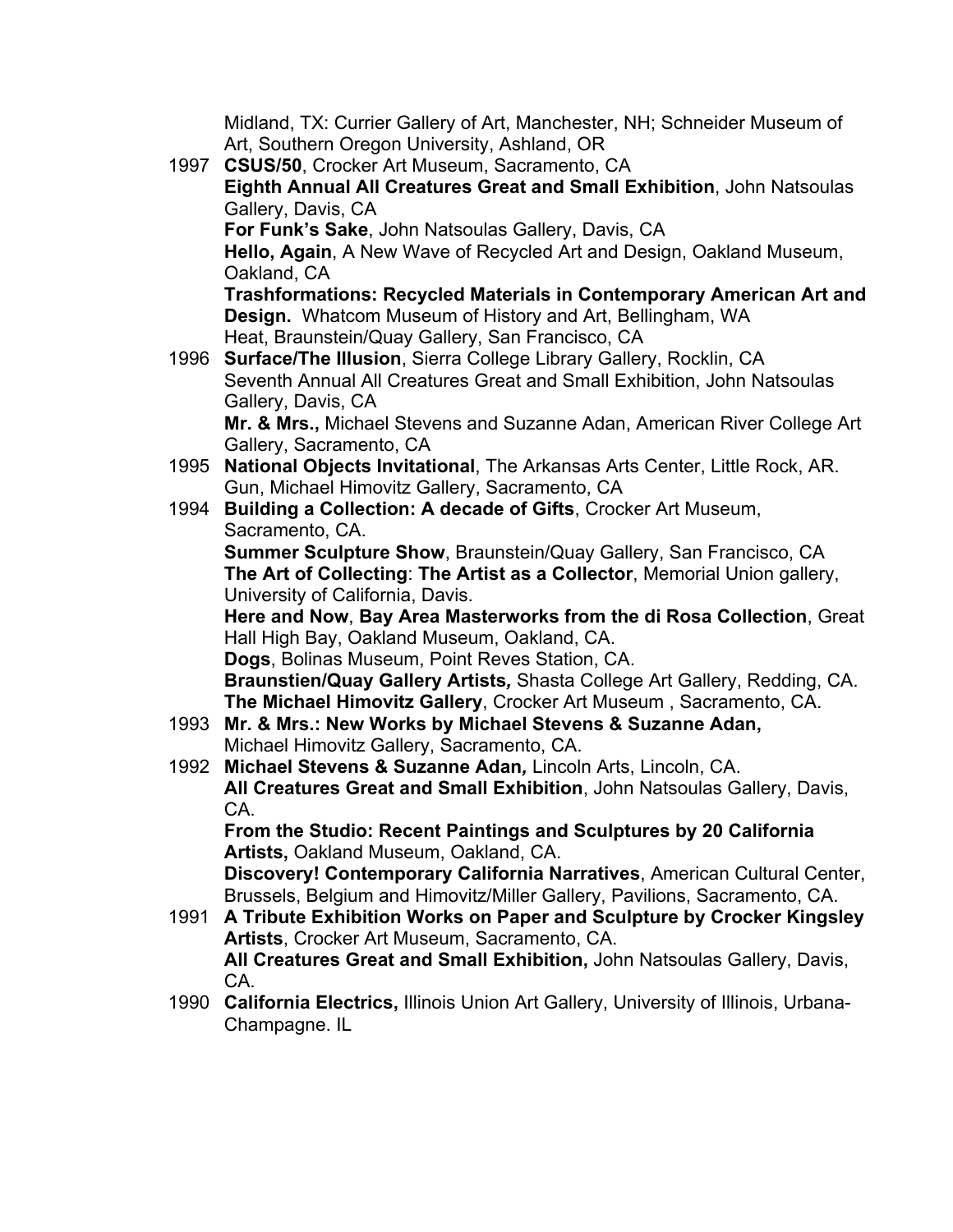**All Creatures Great and Small Exhibition,** John Natsoulas Gallery, Davis, CA.

**Michael Stevens and Suzanne Adan: A Survey,** Memorial Union Gallery, University of California, Davis, CA.

**New Works**, Ovesy Gallery, Los Angeles, CA.

**Against the Grain: Contemporary Wood Sculpture**, Oliver Art Center, California College of Art and Crafts, Oakland, CA.

1989 **Narratives in Wood**, Redding Art Museum, Redding, CA. **Artists from the Braunstien/Quary Gallery**, Mendocino Art Center, Mendocino, CA.

**What the Music Looks Like**, Michael Himovitz Gallery, Sacramento, CA. **Animal Show**, Transamerica Pyramid Gallery, San Francisco, CA. **Artscape '89**, Downtown Construction Wall, Sacramento Public Library Building Site, Sacramento, CA.

1988 **Animal Imagery**, Susan Cummins Gallery, Mill Valley, CA. **The Dog Show**, Braunstien/Quary Gallery, San Francisco, CA. **In the Folk Tradition: Contemporary Wood Sculpture**, Mitchell Museum, Mt. Vernon, IL.

**CSUS Forty Years of Art**, Robert Else Gallery, California State University, Sacramento, CA; and **The William H. Cook Gallery**, Rancho Cordova, CA. **Wood Sculpture/ Seven Contemporary Artists from the Sacramento Area,** Mary Porter Sesnon Art Gallery, University of the California, Santa Cruz, CA.

- 1987 **Michael Stevens and Suzanne Adan**, Richard H. Reynolds Gallery, University of the Pacific, Stockton, CA. **Busts**, Betsy Rosenfield Gallery, Chicago, CA.
- 1986 **Mixed Media**, Evanston Art Center, Evanston, IL. **Fetishes**, Burpee Art Museum, Rockford, IL. **Fine Wood**, Euphrat Gallery, De Anza College, Cupertino, CA. **Contemporary American Wood Sculpture**, Huntsville Museum of Art, Huntsville, AL; The Crysler Museum, Norfolk, VA.
- 1985 **Michael Stevens & Suzanne Adan**, New Mexico State University, Las Cruces, NM.

**Sacramento/Davis Interface**, Richmond Art Center, Richmond, CA. **Meragerie**, San Francisco International Airport, San Francisco, CA. **Sacramento Valley Painting and Sculpture**, Creative Growth Gallery, Oakland, CA.

**Works in Wood: A Survey of Contemporary Sculpture**, Monterey Peninsula Museum of Art, Monterey, CA.

**Contemporary American Wood Sculpture**, University of Arizona Museum of Art, Tucson, AZ.; Sunrise Museum, Charleston, WV.; Florida International University Visual Arts Gallery, Miami, FL.

1984 **Contemporary American Wood Sculpture**, Crocker Art Museum, Sacramento, CA.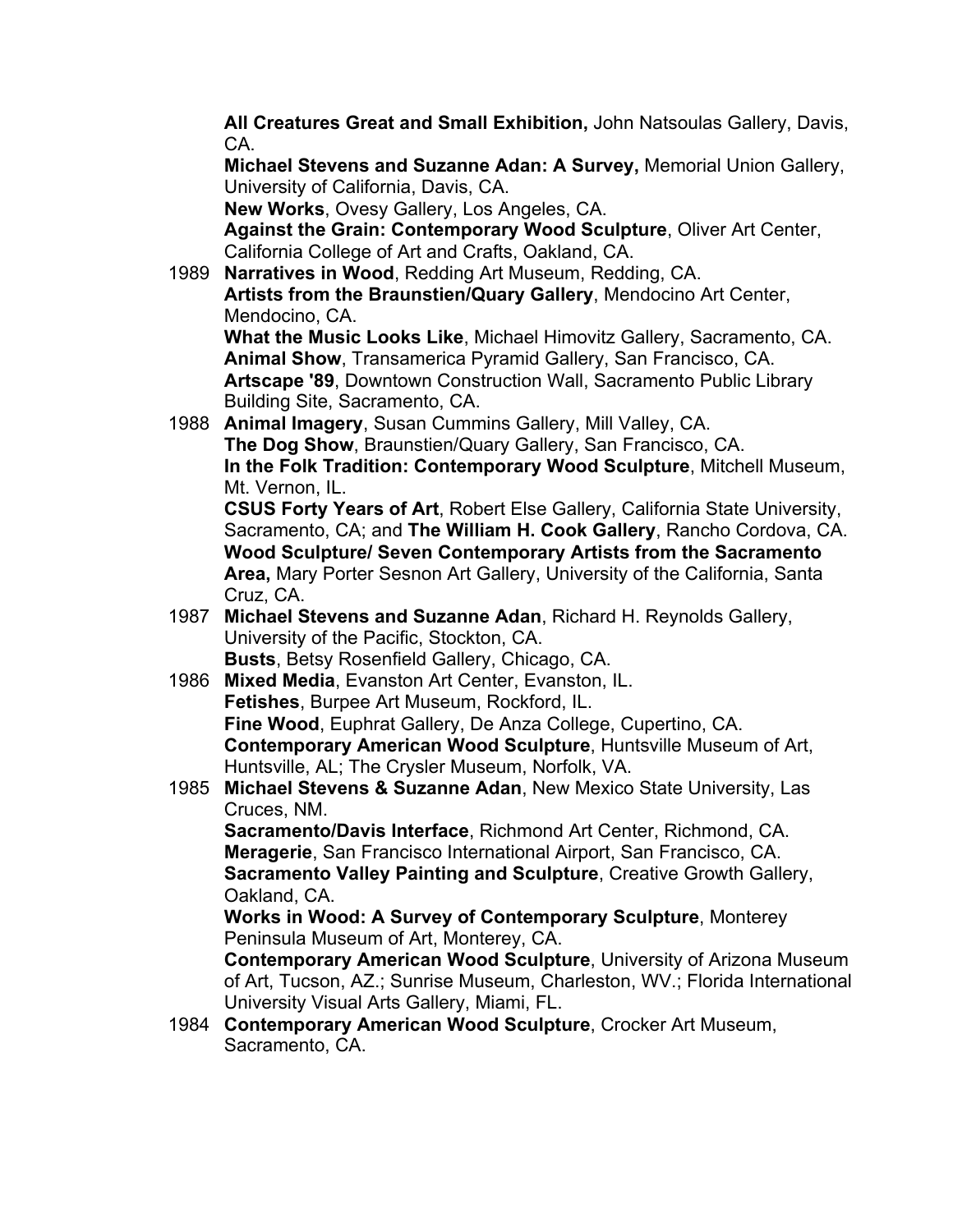**Political Cartoons and Other Opinions**, Braunstien/Quary Gallery, San Francisco, CA.

- 1983 **The Slant Step Revisited**, Richard L. Nelson Gallery, University of California, Davis; and the San Francisco Art Commission Gallery, San Francisco, CA.
- 1982 **Northern California: Focus on the Figure**, Brentwood Gallery II, St. Louis, MO.

**Bay Area Figure Sculpture**, Transamerica Pyramid Gallery, San Francisco, CA.

**California Connections: Sacramento State College, The Early 70's**, Joseph Chowning Gallery, San Francisco and Museum Beach of Art, Laguna Beach, CA.

1981 **Works in Wood**, Morgan Gallery, Shawnee Mission, KS.

**Humor in Art**, Los Angeles Institute of Contemporary Art, Los Angeles, CA. **Welcome to the Candy Store**, Crocker Art Museum, Sacramento, CA. **New Talent**, Monique Knowlton Gallery, New York, NY.

**Sculpture Invitational**, Alaska State Arts Council, Traveled to Anchorage, Fairbanks and Juneau, AK.

**The Animal Image: Contemporary Objects and the Beast**, Renwick Gallery, Smithsonian Institute, Washington D.C.

- 1980 **Painted Sculpture**, Palo Alto Cultural Center, Palo Alto, CA. Michael Stevens and Suzanne Adan, Tempo Gallery, Crocker Art Museum, Sacramento, CA.
- 1979 **Animals: Celebration and Communication**, Sonoma State University, Rohnert Park; Alan Hancock College, Santa Maria; San Jose; Pence Gallery, Davis, CA.

**Humor in Northern California**, Palo Alto Cultural Center, Palo Alto, CA. **New Wood Sculpture**, San Francisco Museum of Modern Art Rental Gallery, San Francisco, CA.

**Group Exhibition**, Monique Knowlton Gallery, New York, NY. **New Wood Sculpture from the West**, Allan Frumkin Gallery, Chicago, IL.

- 1978 **Artists Working in Wood**, Richard L. Nelson Gallery, University of California, Davis, CA.
- 1977 **The Downtown Dog Show**, Fine Arts Museum San Francisco, San Francisco, CA. **Beauty of the Beast: Animal Images in Contemporary Art**, Kohler Arts

Center, Shebogan, WI.

**Group Show**, Diablo Valley College, Pleasant Hill, CA.

- 1976 **Candy Store Gallery Artists**, American River College Art Gallery, Sacramento, CA.
- 1975 **Forty Years of Crocker Kingsley**, Crocker Art Museum, Sacramento, CA.
- 1972 **Sacramento Valley Show**, E. Walters Gallery, San Francisco Art Institute, San Francisco, CA.
- 1970 **Young Bay Area Sculptors**, E. Walters Gallery, San Francisco Art Institute, San Francisco, CA.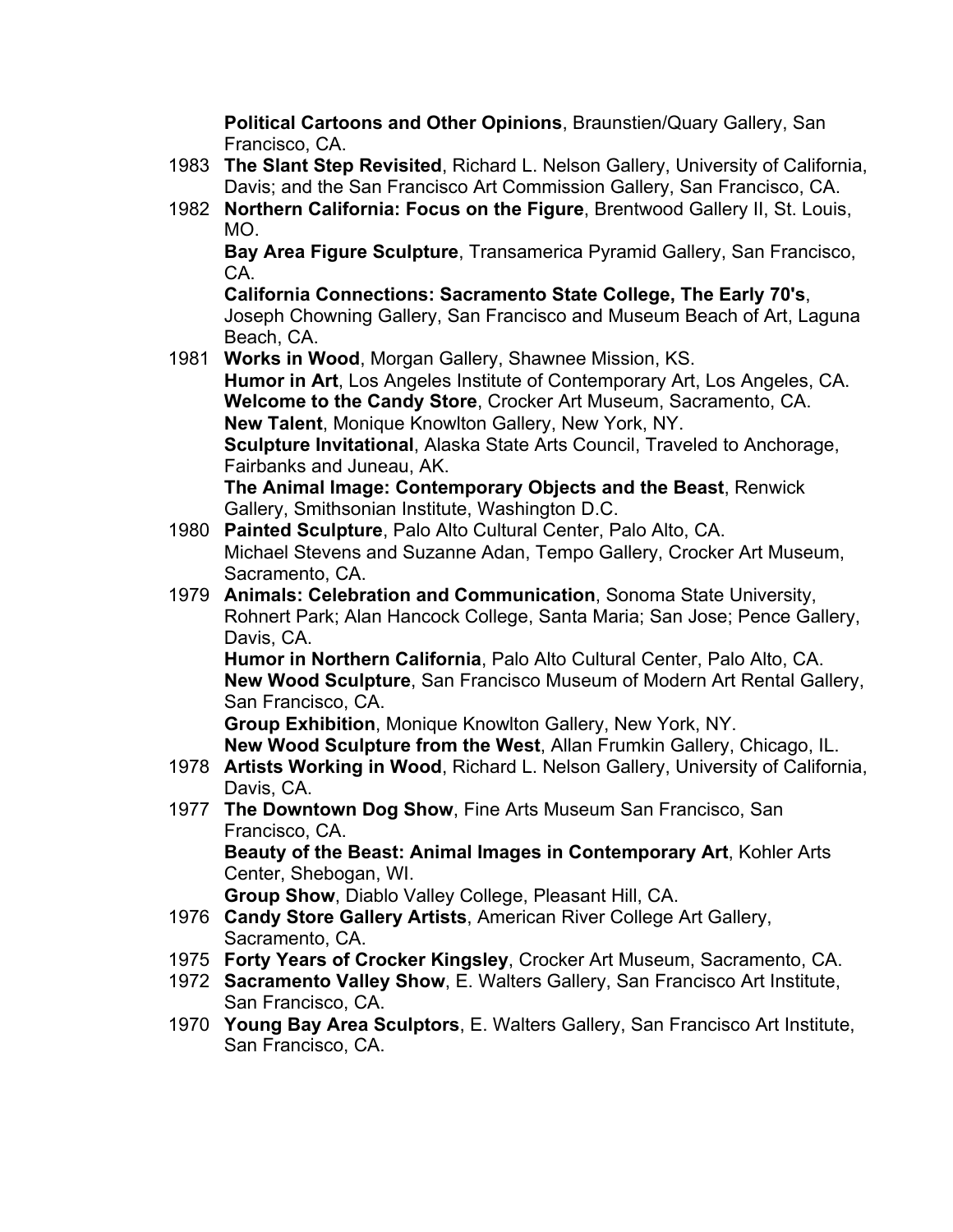#### **MISCELLANEOUS**

- 2004 **Curator**, Encina Art Gallery: **Zoo** (High School Art Exhibition); **Encina Art Gallery's Tenth Anniversary Student Show: Grand Slam: The Art of Baseball** (Sponsored by the River Cats Foundation).
- 2003 **Curator**, Encina Art Gallery: **Mona Lisa** (High School Art Exhibition); **Context of Character** (Collaborative Installation Project by High School Students in Conjunction with CSUS); **Homage to Brent Smith; Encina Graduate Student Show: Class of 2003; Artists from JAYJAY Gallery; Dreidels and Menorahs**.
- 2002 **Director**, Encina Art Gallery: **Girl Talk; Sci-Fi** (High School Art Exhibition); **Mapping Identities** (Collaborative Installation Project by High School Art Students in conjunction with CSUS); **Encina Graduate Student Show: Class of 2002; Second Hand; Blurred Vision; Dreidels and Menorahs.**
- 2001 **Panel Member, Warm and Fuzzy**, Crocker Art Museum, Sacramento, CA. **Director**, Encina Art Gallery**: It's Raining Cats and Dogs: A Satirical Look at the Family Pet** (High School Art Exhibition); **Private Eye: Encina Graduate Student Show: Class of 2001; Homecoming: The Alumni Show; Artfelt: Expressions from Leukemia and Lymphoma Patients; The Dreidel Show**.
- 2000 **Director**, Encina Art Gallery: **Mickey Mouse: A Lesson in Satire** (High School Art Exhibtion); **Heart of the Future – Part 1** (African American Artists), **Heart of the Future – Part 2** (Asian American Artists), **Heart of the Future – Part 3** (Chicano/Latino Artists): A Special Art Project Sponsored by Sacramento Metropolitan Artists Commission; **Class of 2000 – Encina Graduate Show, Paint by Numbers; Handwriting on the Wall; Dradyl, Dreidel, Dradel.**
- 1999 **Director**, Encina Art Gallery: **Boxed In** (Tri-County High School Student Exhibition); **Fifth Anniversary Show: Wood**; **Encina Student Art Show; Trick or Treat Artists' Masks; The Tony and Fred Show.**
- 1998 **Director**, Encina Art Gallery: **Funny Not Funny; Sample Show; Tic Tac Toe; Irving Marcus: the Oakland Series, Black and White Drawings on Paper 1980 – 85; Flip Flop: CSUS Faculty Exhibition; Maskerade** (Tri – County High School Student Mask Exhibition); **Encina Student Art Show**.
- 1997 **Director**, Encina Art Gallery: **Faculty Show** (SJ USD Student Exhibition); **Selected Works from the Collection of Michael Himovitz; Art – Religion/Religion – Art; Encina Graduate Student Show; Figure and Funk: Artists from the Solomon Dubnick Gallery Class Reunion: CSUS/50.**
- 1996 **Director**, Encina Art Gallery: **Bulldog Invitational; Seven African American Artists; The History of Figurative Ceramic Sculpture in the Sacramento Valley; Encina Graduate Student Show; Artists from the J. Maddux**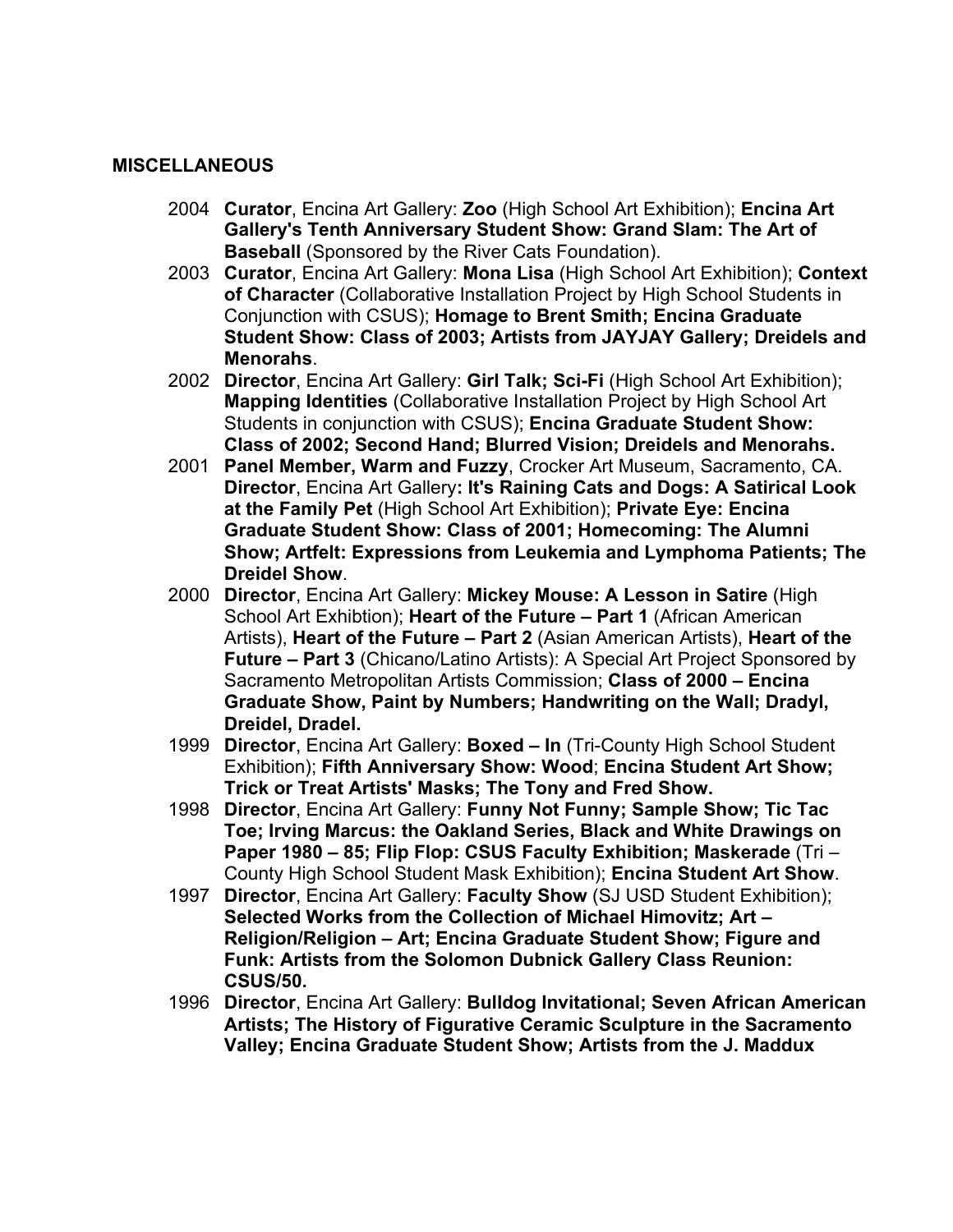**Parker Gallery; Ukrainian and Russian Culture; Martha Paulos: Prints, Illustrations, and Books**.

- 1995 **Juror, Student Show**, American River College, Sacramento, CA. **Juror, Student Show**, California State University, Sacramento, CA. **Director**, Encina Art Gallery: **Native American Art; A Survey from the Dean Moniz Gallery; Encina Festival of the Arts: Encina Art Students; Will; San Juan Unified School District Student Exhibition: The Clay Figure; Chicano/Latino Art; What is Art? More Stuff Than You Can Shake a Stick at Concocted by Fred Babb.**
- 1994 **Director**, Encina Art Gallery: **Show 'N Tell: The San Juan Unified School District Art Faculty; Over the Yellow Line: The Dunlavey Studio Works on Paper from the Michael Himovitz Gallery; California Heartland Cookbook** (Contributed through the Michael Himovitz Gallery and sponsored by KXTV10 and the Child Abuse Prevention Councils).
- 1992 **Panelist**, Public Art Competition, Sacramento Metropolitian Arts Commission, Sacramento, CA.
- 1992-89 **Member**, Acquisition Committe, Crocker Art Museum, Sacramento, CA.
- 1990 **Juror**, Sculptor Category, New Works, California State Fair Exposition, Sacramento, CA.
- 1989 **Participation**, Sacramento Metropolitian Arts Commission's Art in Public Places Cable Television Program: "Art in Public Places at Golf Courses." **Panelist**, Public Art Competition, Sacramento Metropolitan Arts Commission, Sacramento, CA.
- 1986 **Juror**, Student Show, Chico State University, Chico, CA. **Designed a Note Card** to benefit the Sacramento Aids Foundation, Sacramento, CA. **Drawing for a Poster** for the Sacramento Kings Basketball Team, Sacramento, CA.
- 1983 **Participant**, "Wood Sculpture Panel", Contemporary American Wood Sculpture, Crocker Art Museum, Sacramento, CA.
- 1982 **Participant**, "Wood Sculpture Panel", Twelfth International Sculpture Conference, Oakland Museum, Oakland, CA.
- 1979 **Co Curator**, New Wood Sculpture, San Francisco Museum of Modern Art Rental Gallery, San Francisco, CA.

## **EDUCATION**

- 1970 California State University, Sacramento, CA: **Secondary Education Credential.**
- 1969 California State University, Sacramento, CA: **MA Degree, Art** (Community College Credential)
- 1967 California State University, Sacramento, CA: **BA Degree, Art.**
- 1966 University of Guadalajara, Jalisco, Mexico: **Summer Art Study Program**.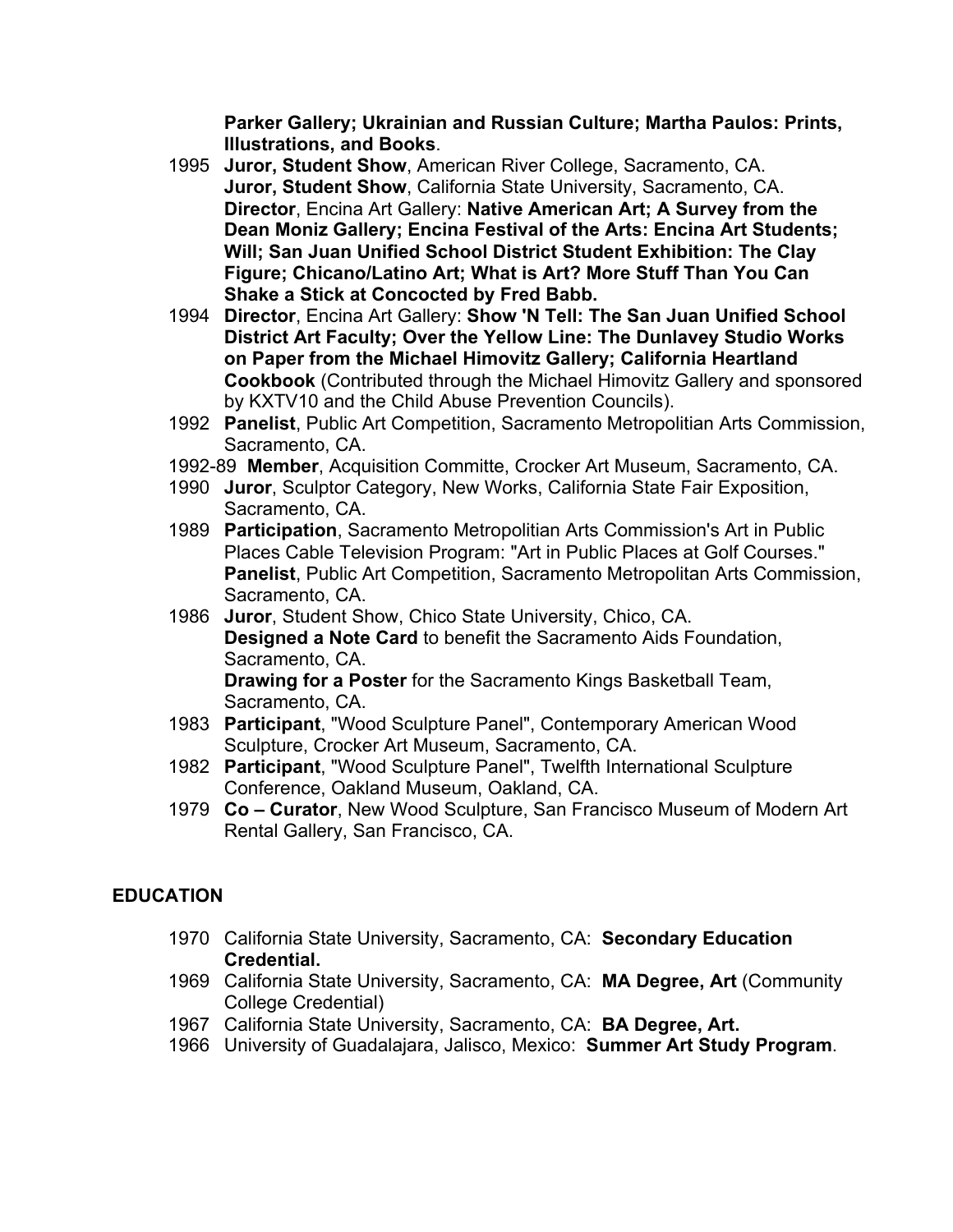1965 American River College, Sacramento, CA: **AA Degree**.

### **AWARDS**

- 2000 **Distinguished Services Award**, Sponsored by the CSUS Alumi Association, Sacramento, CA.
- 1999 **Sculptor Fellowship**, Virginia Groot Foundation, Evanston, IL.
- 1998 **Individual Artist Fellowship**, California Arts Council, Sacramento, CA.
- 1982 **James D. Phelan Award in Art for Sculpture**, Walnut Creek Civic Arts Gallery (Sponsored by the San Francisco Foundation).

## **GUEST ARTIST AND LECTURER**

- 2004 **Slide Presentation and Discussion**, Knock on Wood, Crocker Art Museum, Sacramento, CA.
- 2001 **Slide Presentation and Discussion**, Mr. & Mrs., California State University, Sacramento, CA.
- 1998 **Slide Presentation**, Department of Fine and Performing Arts, Woodland High School, Woodland, CA.
- 1997 **Prospecting Regional Gold: Exploring the People and Resources of the Sacramento Area, "Fifty – Fifty",** Michael Stevens & Suzanne Adan, CSUS Library, Sacramento, CA.
- 1995 **Discussion and Review of My Work**, Kingsley Art Club, Crocker Art Museum, Sacramento, CA.
- 1993 **Art talk/ Michael Stevens & Suzanne Adan: Their Work in Review**, Michael Himovitz Gallery, Sacramento, CA.
- 1992 **Gallery Talks and Workshop, From the Studio: Recent Painting and Sculpture by 20 California Artists**, Oakland Museum, Oakland, CA.
- 1991 **Figurative Sculpture Workshop**, California State University Summer Arts '91 Program, Humbolt State University, Arcata, CA. **Graduate Student Seminar**, Art Department, University of California, Davis, CA.
- 1989 **Lunchbox Lectures**, Creative Growth Art Center, Oakland, CA.
- 1988 **Slide Presentation**, Sacramento City College, Sacramento, CA.
- 1987 **Slide Presentation**, University of the Pacific, Stockton, CA. **Slide Presentation**, American River College, Sacramento, CA.
- 1986 **Slide Presentation**, Chico State University, Chico, CA.

### **PUBLIC ART PROJECTS**

2003 Public Art Commission, California Department of Health Services, East End Complex, State of California, Sacramento, CA.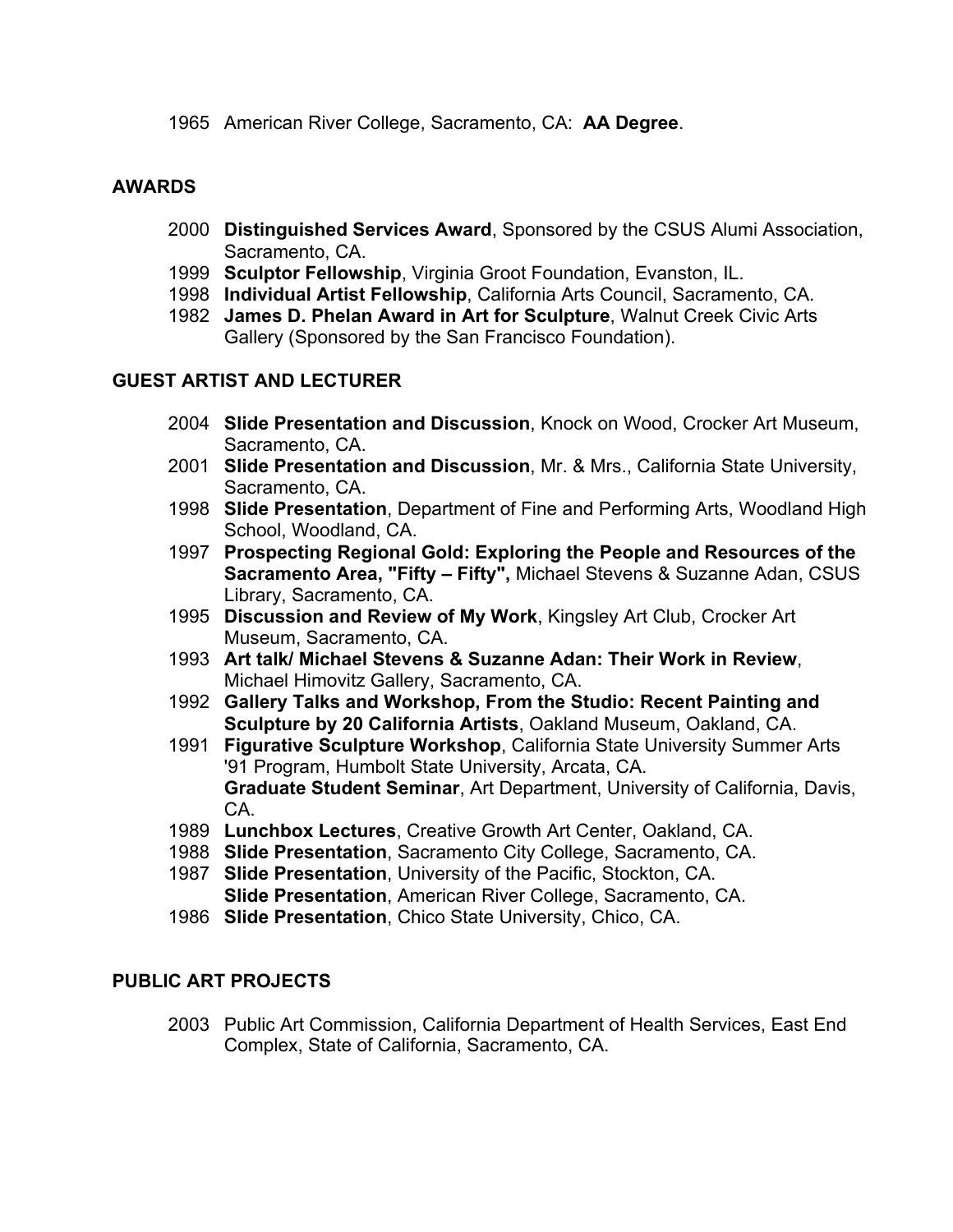1988 Public Art Commission, Cherry Island Golf Course, Sacramento Metropolitan Arts Commission, CA.

#### **PUBLIC COLLECTIONS**

**C.S.C. Index**, San Francisco, CA. **di Rosa Preserve**, Napa, CA. **Israel Museum**, Tel Aviv, Israel. **Kaiser Permanente**, Modesto, CA. **Kaiser Permanente**, Lincoln, CA. **Kidder Peabody & Co**., New York, NY. **Lexecon Corporation**, Chicago, IL. **Livingston & Mattesich**, Sacramento, CA. **Crocker Art Museum**, Sacramento, CA. **Oakland Museum**, Oakland, CA. **Persis Corporation**, Honolulu, HI. **Squadron Press**, Kansas City, MO. **University of New Mexico**, Albuquerque, NM. **California State University, Permanent Collection**, Sacramento, CA.

#### **PRIVATE COLLECTIONS**

**Drs. Martin & Judith Schwartz,** New York. **Mrs. E. A. Bergman**, Chicago, IL. **Robert Bergman**, Chicago, IL. **Rena Branstein**, San Francisco, CA. **Frank Bergel**, Scarsdale, NY. **Mike & Diane Cornwell**, Los Angeles, CA. **Shirley Davis**, Woodside, CA. **Mort & Marcy Friedman**, Carmichael, CA. **Allen Frunkin**, New York, NY. **Candice Groot**, Evanston, IL. **Michael Himovitz Estate**, Sacramento, CA. **Drs. Steven & Rosalind Hsia**, Davis, CA. **Phillip L. & Marilyn Y. Isenberg**, Sacramento, CA. **Monique Knowlton**, New York, NY. **Kay Lehr**, Sacramento, CA. **Mr. & Mrs. Lidow**, Los Angeles, CA. **Jerry Magnin**, Los Angeles, CA. **Mark & Mia Marvelli**, Sacramento, CA **Ruth Nash**, Belvedere, CA.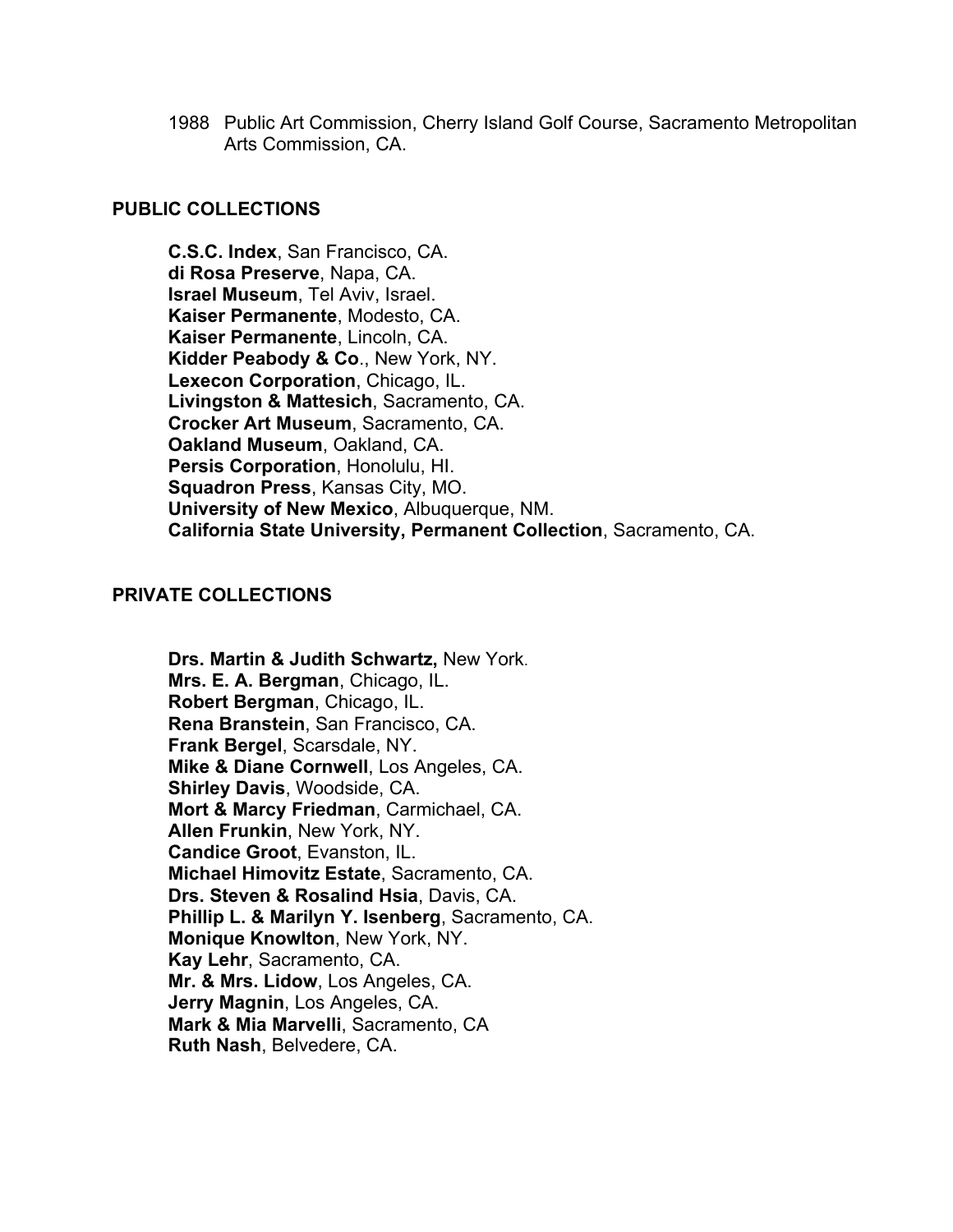**William Plummer**, Chicago, IL. **Rene di Rosa**, Napa, CA. **Andrew & Betsy Rosenfield**, Chicago, IL. **William Roth**, San Francisco, CA. **Ross Schwartz**, Palo Alto, CA. **Thurton Twigg-Smith**, Honolulu, HI. **David Word**, Woodside, CA.

# **SELECTED PERIODICALS**

- Dalkey, Victoria, "**It's Howdy Doody Time**." Sacramento Bee/Sunday Ticket, (November 30, 2003): p. 40.
- Nelson, Karen & Osajima, Rachel, "**Revealing Influences: Conversations with Bay Area Artists**". A Report from the Museum of Craft and Folk Art, vol. 19, no. 3 & 4 (2003): p. 10.
- Gordon, Allan, "**Mr. & Mrs. at C.S.U. Sacramento**". Artweek, vol. 33, no. 1 (February 2002): p. 22.
- Dalkey, Victoria, "**Drawing to a Pair**". Sacramento Bee/Encore, (Nov. 4, 2001): p. 23.
- Spalding, David, "**Toy with Us at the Palo Alto Art Center**." Artweek, vol. 32, no. 9 (Sept. 2001): p. 14 – 15.
- Worrell, Pat, "**Transformations: One Man's Trash is an Artists Treasure**." American Style (Summer 1998): p. 70 – 71.
- Kangas, Matthew, "**Transformations: Recycled Materials in Contemporary American Art Design**." Whatcom Museum of History and Art, Bellingham, WA., Sculpture (Sept. 1997): p. 83 - 84.
- Kangas, Matthew, "**Transformations in Bellinghams: Recycling Never Looked so Good**." Seattle Times (July 1997): p. D1 – 2.
- Dalkey, Victoria, Featuring, "**Framing a Birthday Bash**". Sacramento Bee/Encore (Sept. 28, 1997): p. 6 – 8.
- Dalkey, Victoria, "**An Artistic Shot at Violence: Himovitz Gallery Offers a Powerful Look at Gun Control**." Sacramento Bee/Encore (Feb. 19, 1995): p. 9.
- Dalkey, Victoria, "**10 for 10: Highlights from a Decade of Gifts**". Sacramento Bee/Encore (Dec. 1, 1994): p. 17 – 18.
- Dalkey, Victoria, "**A Collective Effort: New Crocker Exhibit Puts a Spotlight on the Generosity of the Sacramentians**." Sacramento Bee/Encore (Dec. 11, 1994): p. 16 & 18.
- Howard, Julie, "**Davis Collector Finds New Life in Her Home After an Art Remodel**". Sacramento Bee/Interiors (Sept. 30, 1993): p. 3 & 11.
- Beach Smith, Patricia, "**An Original Work: From Fanciful Dogs to Practical Baskets, Art Finds a Place in Her Home." Sacramento Bee/California Life** (July 10, 1993): Cover, p. 8 – 11.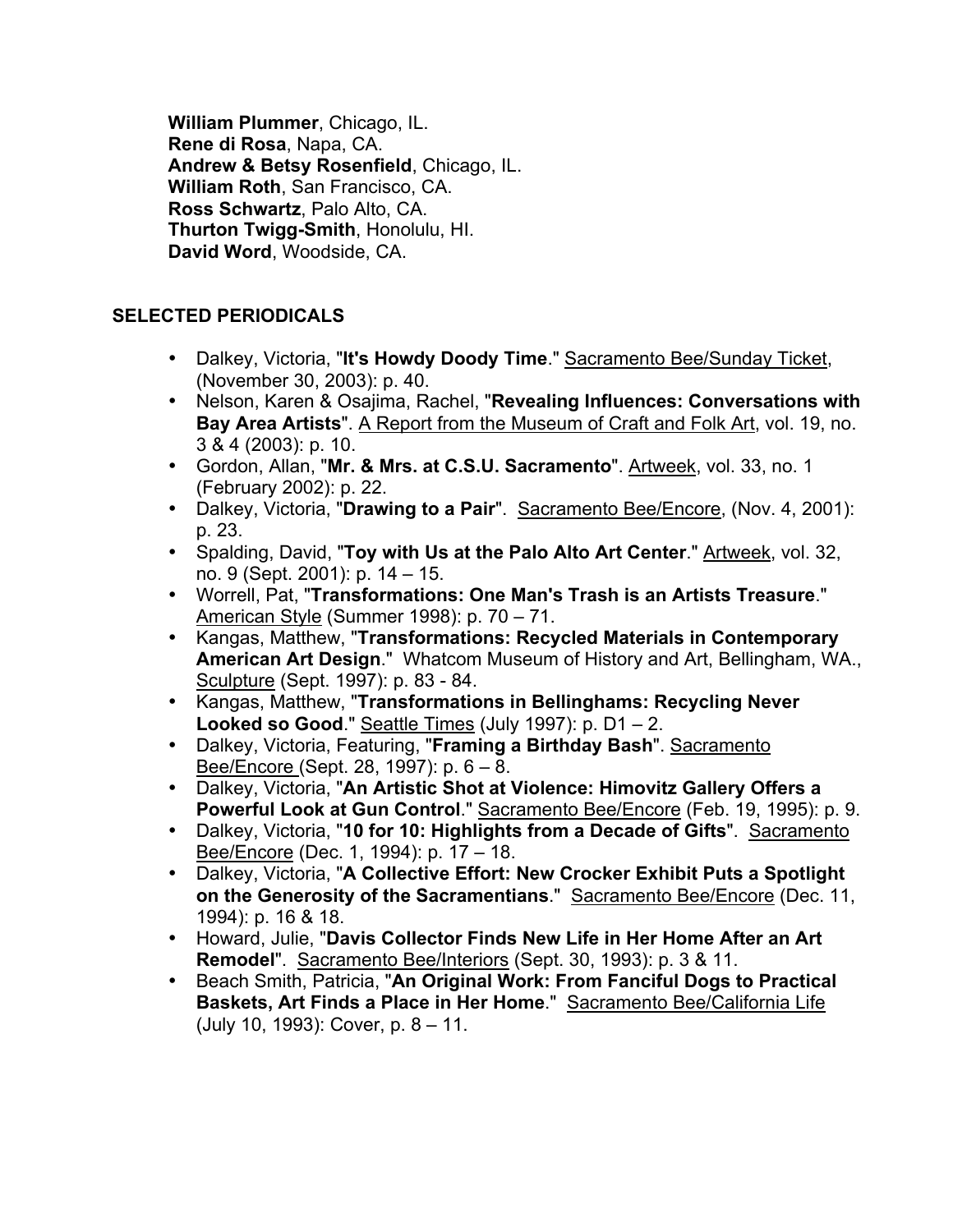- Tanner Marcia, "**An Absolute Native Glory**". The Museum of California/The Oakland Museum, vol. 17, no. 4 (Fall 1993): p. 4 – 9.
- Heimer, Dianne, "**Going Places**." Sacramento Magazine, vol. 19, no. 3 (April 1993): p. 13 – 14.
- Dalkey, Victoria, "**Cultural Diversity and a World of Animal Shapes: Two Exuberant Shows**." Sacramento Bee/Encore (Sept. 2, 1990): p. 3 – 4.
- Telford, Anne, "**Art: Michael Stevens**." Northern California Home and Garden, vol. 3, no. 5 (March 1990): p. 30 – 31.
- Jenkins, Steve, "**Malleable Components**." Artweek, vol. 21, no. 6 (Feb. 15, 1990): p. 13 – 14.
- Baker, Kenneth, "**Wood Sculpture as Faux Geology**". The San Francisco Chronicle/Datebook (Feb. 7, 1990): p. E3.
- Crowe, John, **"Redding Museum Exhibit an Eye-Catcher."** Redding Record Searchlight (Nov. 12, 1989): p. F1, F5.
- Tarshis, Jerome, **" Art: San Francisco Bay Area Art."** California Magazine, vol. 14, no. 3 (March 1989): p. 32.
- Dalkey, Victoria, **"The Graduates: Widening Circle of Acclaimed Artists Hail from the Halls of CSUS."** The Sacramento Bee/Encore (April 17, 1988): p. 19.
- **"Art Exhibits-Central Coast."** Prelude, vol. 3, no. 5 (Jan. 1988): p. 29
- Neisser, Judith**, "Design for Working: The Lexecon Corporation."** Chicago, vol. 36, no. 10 (Oct. 1987): p. 32.
- Maahs, Dana, **"Michael Stevens: Unique Sculpture Now in Taylor Hall of CSUS."** Chico Orion (October 1986).
- **"Curly Branches, Rough Twigs are Artists Materials."** Chico Enterprise-Record (Oct. 5, 1986): Section 2C.
- Tarshis, Jerome, **"Getting to Know You."** San Francisco Focus (July 1986): p.  $18 - 20.$
- Garvin, Jeanne, **"Chicago Morderne."** House and Garden, vol. 157, no. 9 (Sept. 1985): p. 208, 239.
- Kinsella, Jim**, "Revisiting the Best and Brightest."** Sacramento Magazine, vol. 11, no. 8 (May 1984): p. 4.
- Roberts, Alison, **"Wooden Images."** The Sacramento Union (Nov. 2, 1984): p. 1, 4.
- Silverman, Andrea**, "Artists Pages."** New Art Examiner, vol. 11, no. 8 (May 1984): p. 10, 16, Section IV.
- Coffelt, Beth, **"The Life and Time of Slant Step."** California Living Magazine/ The San Francisco Sunday Examiner & Chronicle (July 24, 1983): p. 9 – 12.
- Peskin, Roger, **"On the Cover…"** Art Now/ Chicago Midwest, vol. 2, no. 8 (June/July 1983): p. mw – 4.
- Boetteger, Suzanne, **"The Slant Step Revisited."** Artforum, vol. 21, no. 9 (May 1983): p. 104 – 105.
- Berstien, Joanne, **"Developing Personal Myths."** Artweek, vol. 13, no. 20 (May 22, 1982): p. 6.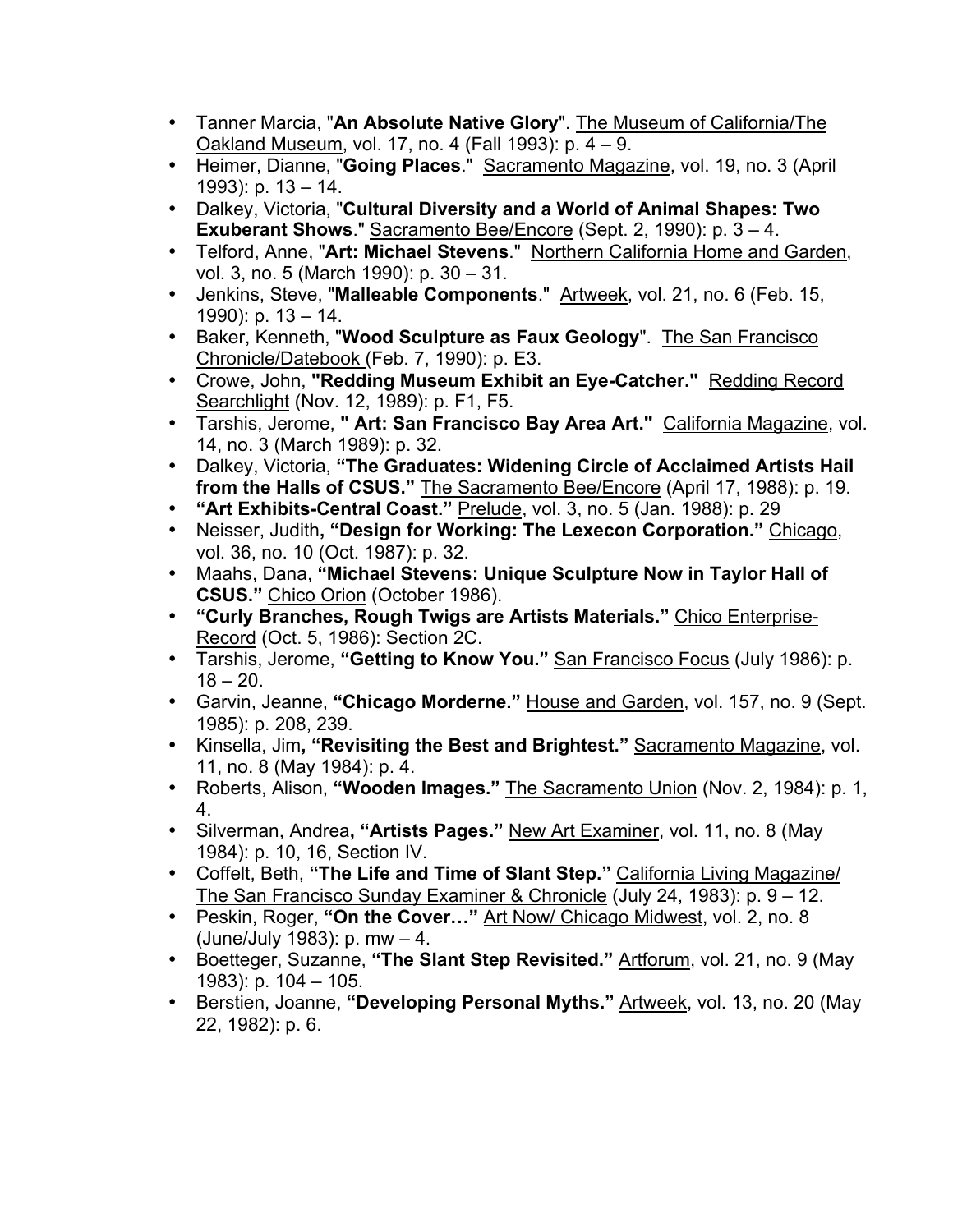- Shere, Charles, **"Local Sculptors Have Current Shows."** Oakland Tribune/Today (May 21, 1982).
- Bagley, Peggy, **"Artists Profile"**. Art Voices, vol. 5, no. 1 (Jan./Feb. 1982): p. 39.
- Hoffman, Donald, **"All in Wood".** The Kansas City Star (Dec. 29, 1981): p. 6f.
- McKinley, Cameron Curtis, **"Yesterday Now."** Architectural Digest, vol. 38, no. 7 (July 1981): p. 62.
- Haydon, Harold, **"Weekender Guide: Art."** Chicago Sunday Times (March 27, 1981).
- Artner, Alan G., **"Art".** Chicago Tribune (March 20, 1981): p. 21, Section 2.
- Curreri Chadwick, Dyana, **"Textures and Symbols."** Artweek, vol. 11, no. 20 (May 24, 1980):  $p. 5 - 6$ .
- McDonald, Robert, **"Expressions in Wood".** Artweek, vol. 10, no. 20 (May 19, 1979): p. 6.
- Sylva, Bob, **"The Best and Brightest."** Sacramento Magazine, vol. 4, no. 4 (April 1978): p. 38.
- Meisal, Alan, **"Letter from San Francisco."** Craft Horizons, vol. 38, no. 2 (April 1978): p. 65.
- Albright, Thomas, **"Always Room for a Chuckle."** San Francisco Chronicle (Nov. 7, 1977): p. 45.
- Albright, Thomas, **"Young Sculptures Confuse Critics."** San Francisco Chronicle (Nov. 7, 1970): p. 34.

# **SELECTED BIBLIOGRAPHY**

- 2003 04 **Knock on Wood: Sculpture by Michael Stevens**. Text by Scott A. Shields, Curator, Crocker Art Museum, Sacramento, CA.
- 2002 **Visual Perspectives: 14 Years of the Virgina A. Groot Awards**. Text by Dr. Margaret Carney and Candice Groot. Published by the Virginia A. Groot Foundation, Chicago, IL.
- 1999 **25 Artists: California Arts Council Visual Arts Fellowship Recipients 1998 – 1999**, California Arts Council, Sacramento, CA.
- 1998 **TRANSFORMATIONS: Recycled Materials in Contemporary American Art and Design**. Text by Lloyd E. Herman. Published by the Whatcome Museum of History and Art, Bellingham, WA: University of Washington Press.
- 1997 **H. C. Westermann West**. Edited by David King and Melani McKim King. Richmond Art Center, Richmond, CA: King Pelican Press. **Humor in Art: A Celebration of Visual Wit**. Text by Nicholas Roukes. Worcestor, MA: Davis Publications, Inc.
- 1995 **National Objects Invitational**. Text by Townsend Wolfe. The Arkansas Art Center, Little Rock, Arkansas.